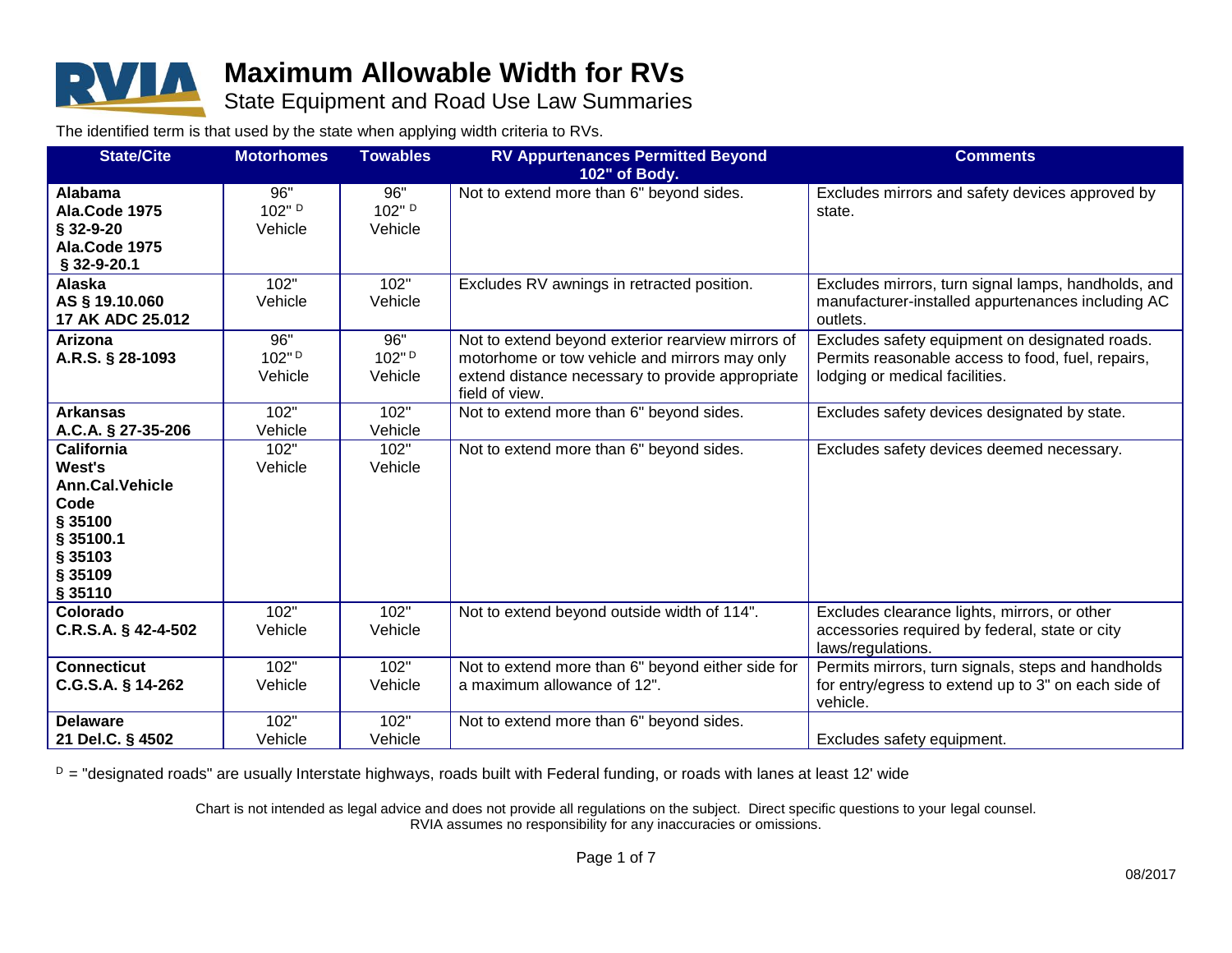

State Equipment and Road Use Law Summaries

The identified term is that used by the state when applying width criteria to RVs.

| <b>State/Cite</b>   | <b>Motorhomes</b> | <b>Towables</b> | <b>RV Appurtenances Permitted Beyond</b>           | <b>Comments</b>                                                                                  |
|---------------------|-------------------|-----------------|----------------------------------------------------|--------------------------------------------------------------------------------------------------|
|                     |                   |                 | 102" of Body.                                      |                                                                                                  |
| 21 Del.C. § 4503    |                   |                 |                                                    |                                                                                                  |
| <b>Florida</b>      | 102"              | 102"            | Not to extend beyond exterior rearview mirrors     | Excludes safety devices determined by state to be                                                |
| West's F.S.A.       | Vehicle           | Vehicle         | installed by the manufacturer. Mirrors may only    | necessary for safe and efficient operation of motor                                              |
| § 316.515           |                   |                 | extend distance necessary to provide required      | vehicles.                                                                                        |
|                     |                   |                 | field of view before appurtenances were            |                                                                                                  |
|                     |                   |                 | attached.                                          |                                                                                                  |
| Georgia             | 102"              | 102"            |                                                    | Excludes mirrors and attached accessories.                                                       |
| Ga. Code Ann.,      | Vehicle           | Vehicle         |                                                    |                                                                                                  |
| $$32-6-23$          |                   |                 |                                                    |                                                                                                  |
| Hawaii              | 108"              | Not Specified   |                                                    |                                                                                                  |
| HRS § 291-34        | Motor Vehicle     |                 |                                                    |                                                                                                  |
| Idaho               | 102"              | 102"            | Excludes RV awnings.                               | Excludes mirrors, turn signal lamps, splash and                                                  |
| I.C. $§$ 49-1010    | Vehicle           | Vehicle         |                                                    | spray suppressant devices and load-induced tire                                                  |
| ID ADC 39.03.06.100 |                   |                 |                                                    | bulge.                                                                                           |
|                     |                   |                 |                                                    | Other appurtenances such as clearance lights, door                                               |
|                     |                   |                 |                                                    | handles, handholds, window fasteners, door and                                                   |
|                     |                   |                 |                                                    | window trim, molding and load securement devices<br>may extend up to 3" on each side of vehicle. |
| <b>Illinois</b>     | 96"               | 96"             | Not to extend more than 6" beyond sides.           | Permits mirrors and other safety devices to extend                                               |
| 625 ILCS 5/15-102   | 102" D            | 102" D          |                                                    | up to 6" on each side of vehicle.                                                                |
|                     | Vehicle           | Vehicle         |                                                    | Permits up to 102" RVs to leave designated roads                                                 |
|                     |                   |                 |                                                    | for 5 highway miles on authorized roads to obtain                                                |
|                     |                   |                 |                                                    | fuel, food, repairs and rest.                                                                    |
| Indiana             | 102"              | 102"            | Not to extend beyond width of manufacturer         |                                                                                                  |
| IC 9-20-3-2         | Vehicle           | Vehicle         | installed exterior rearview mirrors of the         |                                                                                                  |
|                     |                   |                 | motorhome or tow vehicle and manufacturer          |                                                                                                  |
|                     |                   |                 | installed exterior rearview mirrors extend to only |                                                                                                  |
|                     |                   |                 | distance necessary to afford required field of     |                                                                                                  |
|                     |                   |                 | view.                                              |                                                                                                  |
| <b>lowa</b>         | 102"              | 102"            | Not to extend more than 6" beyond sides.           | Excludes safety equipment on a vehicle.                                                          |
| 1.C.A. § 321.454    | Vehicle           | Vehicle         |                                                    |                                                                                                  |

 $D =$  "designated roads" are usually Interstate highways, roads built with Federal funding, or roads with lanes at least 12' wide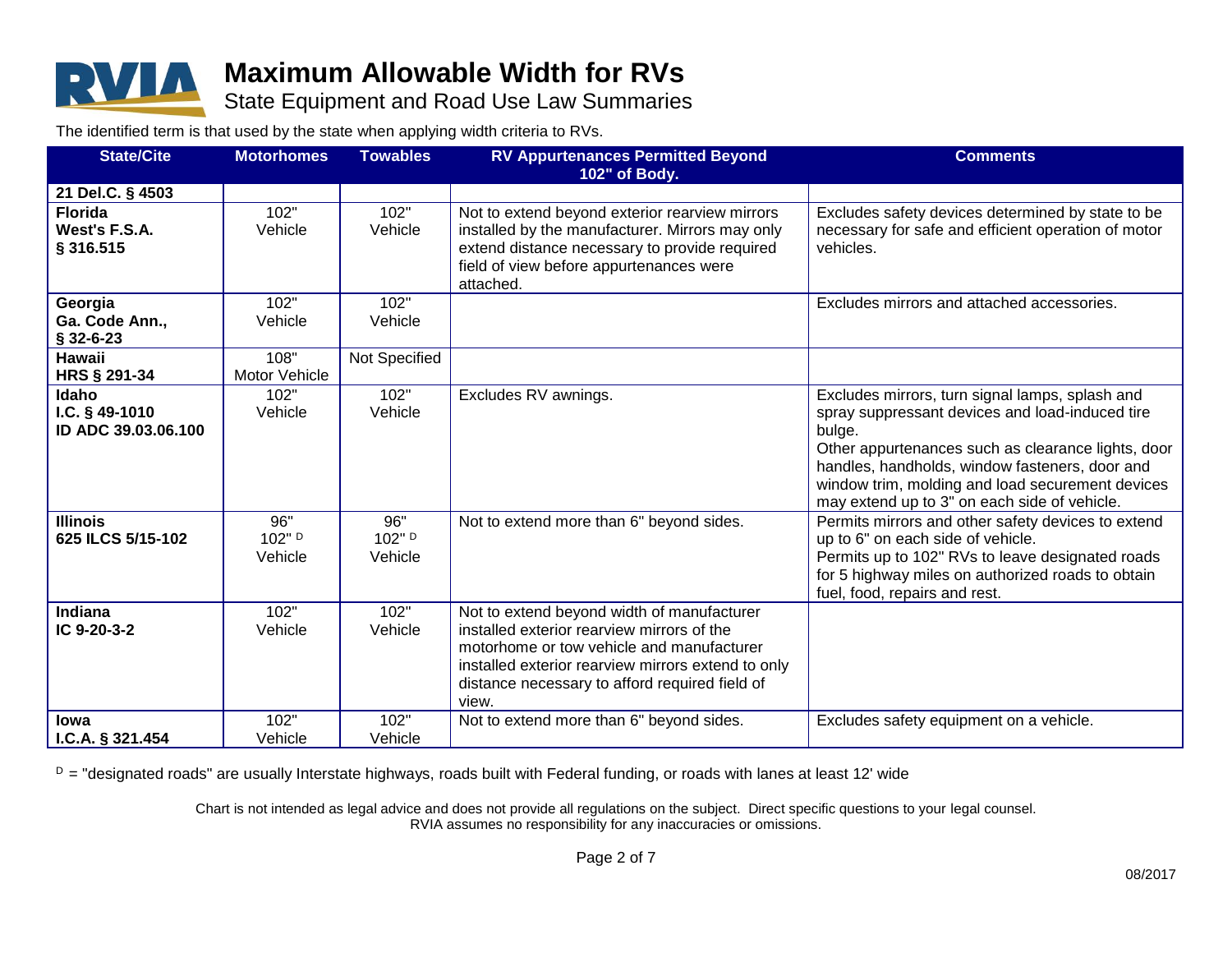

#### State Equipment and Road Use Law Summaries

The identified term is that used by the state when applying width criteria to RVs.

| <b>State/Cite</b>         | <b>Motorhomes</b> | <b>Towables</b>       | <b>RV Appurtenances Permitted Beyond</b>         | <b>Comments</b>                                                                           |
|---------------------------|-------------------|-----------------------|--------------------------------------------------|-------------------------------------------------------------------------------------------|
|                           |                   |                       | 102" of Body.                                    |                                                                                           |
| <b>Kansas</b>             | 102" Vehicle      | 102" Vehicle          | Not to extend more than 6" beyond body. In no    |                                                                                           |
| K.S.A. 8-1902             |                   |                       | case shall such motorhomes or travel trailer     |                                                                                           |
|                           | 102"              | 102"                  | exceed 108".                                     |                                                                                           |
| Kentucky<br>KRS § 189.214 | <b>RV</b>         | <b>RV</b>             | Not to extend more than 6" beyond sides.         | Excludes mirrors, turn signal lamps, handholds for                                        |
| KRS § 189.221             |                   |                       |                                                  | cab entry or egress, splash and spray suppressant<br>devices and load-induced tire bulge. |
| 603 KY ADC 5:070          |                   |                       |                                                  | The following items are width exclusion safety                                            |
|                           |                   |                       |                                                  | devices if they do not extend beyond 3" on either                                         |
|                           |                   |                       |                                                  | side of the vehicle: corner cap, rear and side door                                       |
|                           |                   |                       |                                                  | hinges and their protective hardware, rain gutters                                        |
|                           |                   |                       |                                                  | and side market lamps.                                                                    |
| Louisiana                 | 102"              | 102"                  | Not to extend more than 6" beyond sides.         | Excludes safety devices.                                                                  |
| LSA-R.S. 32:380           | Vehicle           | Vehicle               |                                                  |                                                                                           |
| LSA-R.S. 32:385.1         |                   |                       |                                                  |                                                                                           |
| <b>Maine</b>              | 102"              | 102"                  | Not to extend more than 6" beyond sides.         | Excludes mirrors and turn signal lamps.                                                   |
| 29-A M.R.S.A. § 2380      | Vehicle           | Vehicle               |                                                  |                                                                                           |
| <b>Maryland</b>           | 96"               | 96"                   | Permits retractable awnings installed by vehicle | Excludes mirrors.                                                                         |
| <b>MD Code,</b>           | 102" D            | 102"D                 | manufacturer or dealer provided they do not      | Permits turn signal lamps, marker lamps, steps and                                        |
| Transportation,           | Motorhome         | <b>Travel Trailer</b> | extend more than 6" on each side.                | handholds for entry/egress, flexible fenders                                              |
| $$24-102$                 |                   |                       |                                                  | extensions, mud flaps, spray suppressant devices                                          |
|                           |                   |                       |                                                  | and load-induced tire bulge to extend up to 3" on                                         |
|                           |                   |                       |                                                  | each side of vehicle.                                                                     |
| <b>Massachusetts</b>      | 108"              | 102"                  | Excludes RV awnings.                             | Excludes mirrors, turn signal lamps, handholds,                                           |
| M.G.L.A. 90 § 19          | Motor Vehicle     | Trailer               |                                                  | load-induced tire bulge and splash and spray                                              |
|                           |                   |                       |                                                  | suppressant devices provided they do not                                                  |
|                           |                   |                       |                                                  | constitute a hazard.                                                                      |
|                           |                   |                       |                                                  | Other safety devices which state deems necessary                                          |
|                           |                   |                       |                                                  | shall not extend more than 3" on each side.                                               |
| <b>Michigan</b>           | 102"              | 102"                  | Not to extend more than 6" beyond total outside  |                                                                                           |
| M.C.L.A. 257.717          | Motor Home        | <b>Trailer Coach</b>  | body width.                                      |                                                                                           |

 $D =$  "designated roads" are usually Interstate highways, roads built with Federal funding, or roads with lanes at least 12' wide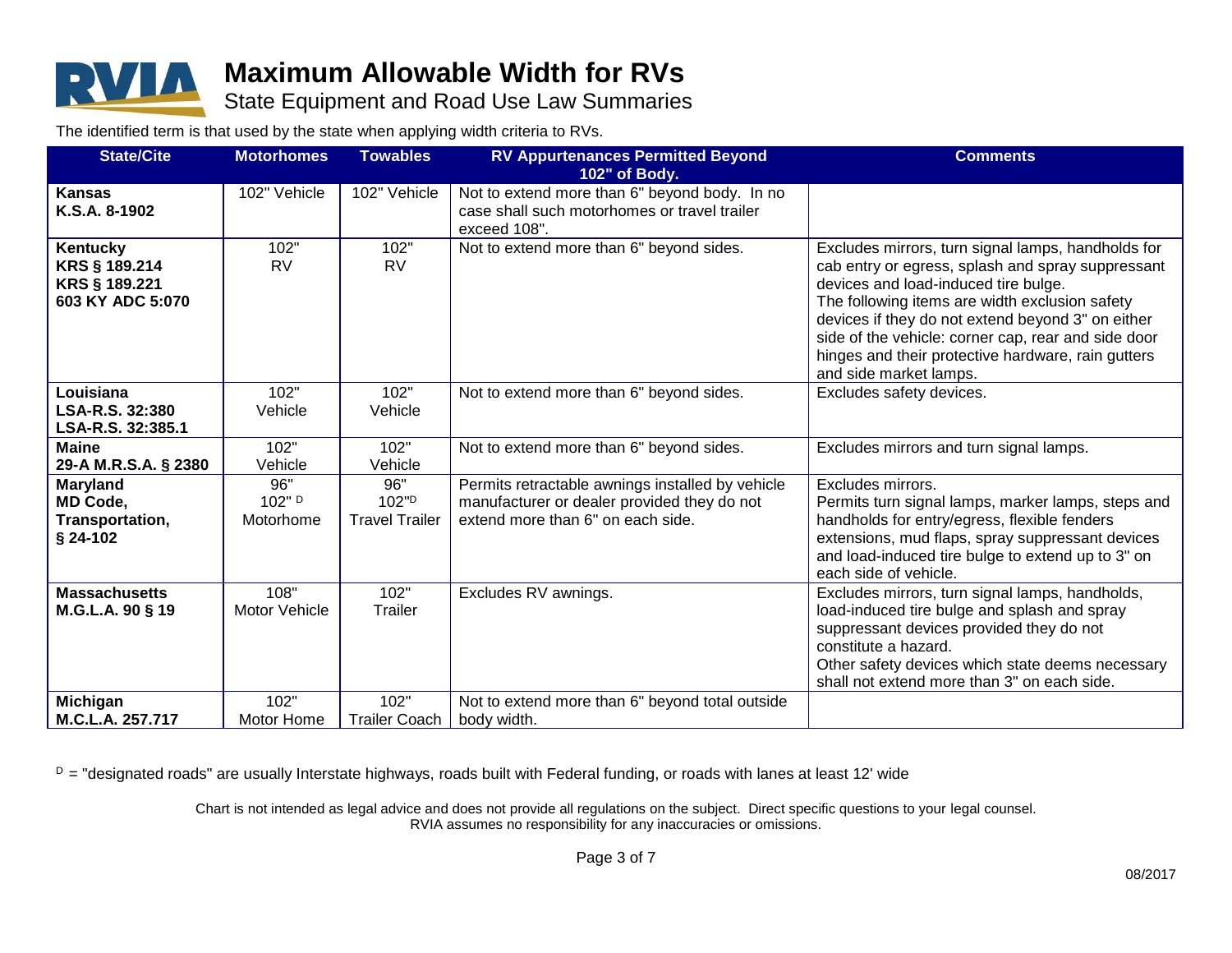

State Equipment and Road Use Law Summaries

The identified term is that used by the state when applying width criteria to RVs.

| <b>State/Cite</b>           | <b>Motorhomes</b> | <b>Towables</b> | <b>RV Appurtenances Permitted Beyond</b>                               | <b>Comments</b>                                                                                  |
|-----------------------------|-------------------|-----------------|------------------------------------------------------------------------|--------------------------------------------------------------------------------------------------|
|                             |                   |                 | 102" of Body.                                                          |                                                                                                  |
| <b>Minnesota</b>            | 102"              | 102"            | Not to extend beyond width of exterior rearview                        | Permits mirrors or load securement devices, which                                                |
| M.S.A. § 169.80             | Vehicle           | Vehicle         | mirrors of motorhome or towing vehicle.                                | are not an integral part of vehicle to extend up to 3"                                           |
|                             |                   |                 |                                                                        | on each side.                                                                                    |
| <b>Mississippi</b>          | 102"              | 102"            | Not to extend beyond exterior rearview mirrors of                      | Excludes required safety devices.                                                                |
| Miss. Code Ann.             | Vehicle           | Vehicle         | motorhome or tow vehicle, and such mirrors                             |                                                                                                  |
| $§$ 63-5-13                 |                   |                 | extend only distance necessary to obtain<br>appropriate field of view. |                                                                                                  |
| <b>Missouri</b>             | 96"               | 96"             | Not to extend beyond mirrors. Mirrors may only                         | Excludes safety devices such as clearance lights,                                                |
| V.A.M.S. 304.170            | 102"D             | 102" D          | extend distance necessary to provide required                          | mirrors or other accessories.                                                                    |
|                             | Vehicle           | Vehicle         | fields of view before appurtenances were                               |                                                                                                  |
|                             |                   |                 | attached.                                                              |                                                                                                  |
| <b>Montana</b>              | 102"              | 102"            | Not to extend beyond mirrors. Mirrors may only                         | Excludes safety devices determined by state to be                                                |
| MCA 61-10-102               | Vehicle           | Vehicle         | extend distance necessary to provide required                          | necessary for safe and efficient operation of motor                                              |
|                             |                   |                 | fields of view before appurtenances were                               | vehicle.                                                                                         |
|                             |                   |                 | attached.                                                              | * Statutes contain a travel trailer definition, which                                            |
|                             |                   |                 |                                                                        | limits width to 96" or less.                                                                     |
| <b>Nebraska</b>             | 102"              | 102"            | Not to extend more than 6" beyond body.                                | Excludes designated safety devices.                                                              |
| Neb.Rev.St. § 60-<br>6,288  | Vehicle           | Vehicle         |                                                                        |                                                                                                  |
| <b>Nevada</b>               | 102"              | 102"            | RV awnings and support hardware shall not                              | Not to extend beyond rear view mirrors. Excludes                                                 |
| N.R.S. 484D.685             | Vehicle           | Vehicle         | extend beyond mirrors attached to RV.                                  | mirrors, lights and other devices required for safety.                                           |
| <b>New Hampshire</b>        | 102"              | 102"            | Not to extend more than 6" beyond body.                                | Excludes safety and energy conservation devices                                                  |
| N.H. Rev. Stat.             | Vehicle           | Vehicle         |                                                                        | such as mirrors, turn signal lamps, marker lamps,                                                |
| § 266:12                    |                   |                 |                                                                        | steps and handholds for entry/egress, flexible                                                   |
| N.H. Rev. Stat.<br>§ 266:14 |                   |                 |                                                                        | fender extensions and approved mud flaps, splash<br>and spray suppressants, and other devices as |
|                             |                   |                 |                                                                        | defined by the state.                                                                            |
| <b>New Jersey</b>           | 102"              | 102"            | Not to extend more than 6" beyond body.                                | Excludes safety and energy conservation devices                                                  |
| N.J.S.A. 39:3-84            | Vehicle           | Vehicle         |                                                                        | necessary for safe and efficient operation. No                                                   |
|                             |                   |                 |                                                                        | excluded device shall be designed or used to carry                                               |
|                             |                   |                 |                                                                        | cargo.                                                                                           |

 $D =$  "designated roads" are usually Interstate highways, roads built with Federal funding, or roads with lanes at least 12' wide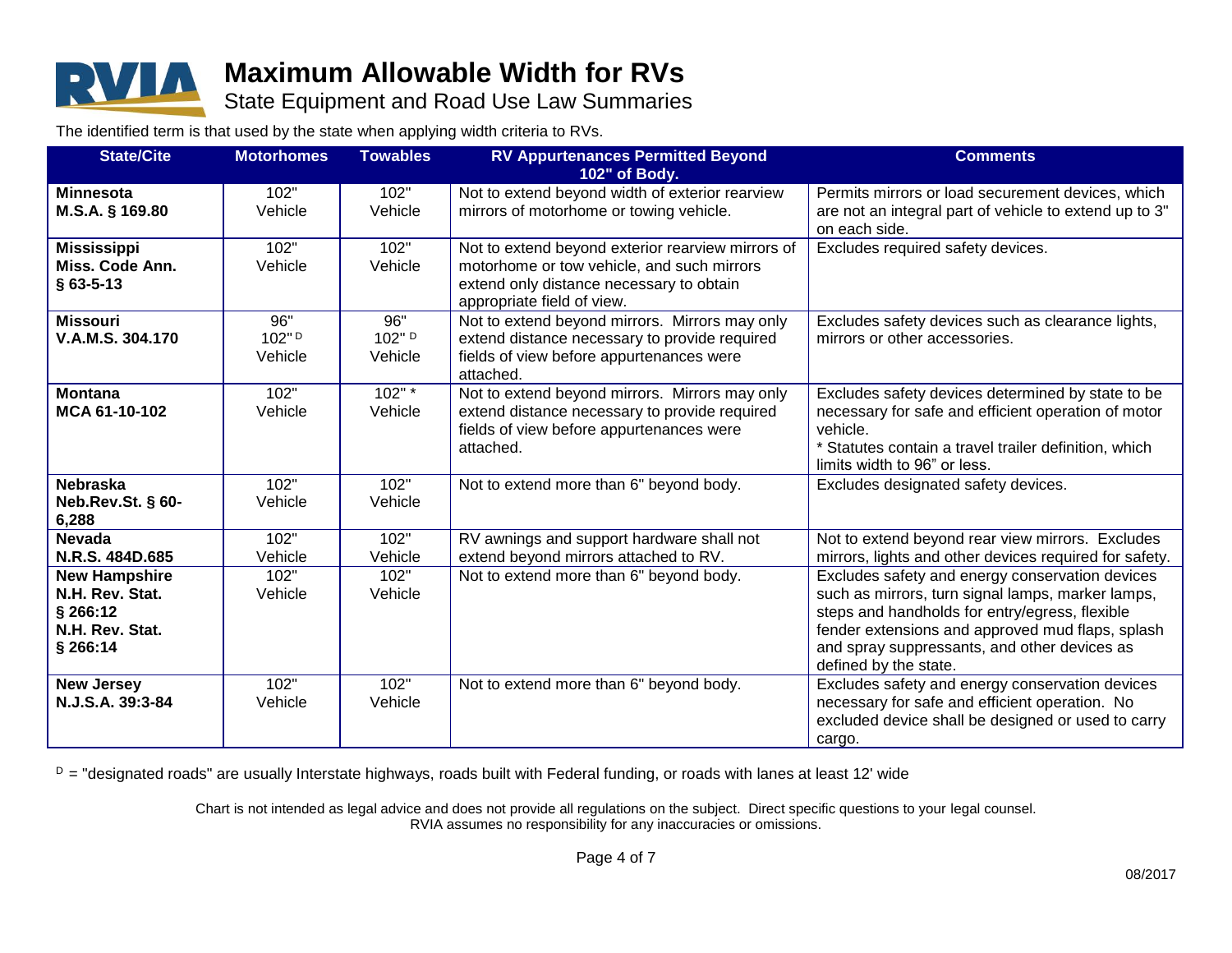

State Equipment and Road Use Law Summaries

The identified term is that used by the state when applying width criteria to RVs.

| <b>State/Cite</b>         | <b>Motorhomes</b> | <b>Towables</b> | <b>RV Appurtenances Permitted Beyond</b>             | <b>Comments</b>                                       |
|---------------------------|-------------------|-----------------|------------------------------------------------------|-------------------------------------------------------|
|                           |                   |                 | 102" of Body.                                        |                                                       |
| <b>New Mexico</b>         | 102"              | 102"            | Not to extend more than 6" beyond body.              | Excludes mirrors.                                     |
| N. M. S. A. 1978,         | Vehicle           | Vehicle         |                                                      | Permits safety devices up to 3" on either side of     |
| $§$ 66-7-402              |                   |                 |                                                      | vehicles.                                             |
| <b>New York</b>           | 96"               | 96"             | Not to extend more than 6" on passenger side or      | Excludes safety devices.                              |
| <b>McKinney's Vehicle</b> | 102"D             | 102" D          | 4" on driver side provided awning and its support    |                                                       |
| and Traffic Law § 385     | Vehicle           | Vehicle         | hardware are 7 1/2' off ground.                      |                                                       |
| <b>North Carolina</b>     | 102"              | 102"            | Not to extend more than 6" beyond line of            | Prohibits load to extend beyond the line of the       |
| N.C.G.S.A. § 20-116       | Vehicle           | Vehicle         | fenders on right side. Not permitted on left side.   | fenders on the left side of such vehicle and not to   |
|                           |                   |                 |                                                      | extend more than 6" beyond the line of the fenders    |
|                           |                   |                 |                                                      | on the right side.                                    |
| <b>North Dakota</b>       | 102"              | 102"            | Not to extend more than 6" beyond body.              | Excludes safety devices that highway patrol deems     |
| NDCC, 39-12-04            | Vehicle           | Vehicle         |                                                      | necessary for safe and efficient operation of motor   |
|                           |                   |                 |                                                      | vehicles.                                             |
|                           |                   |                 |                                                      | Width of trailer is measured across sidemost load     |
|                           |                   |                 |                                                      | carrying structures, support members and structure    |
|                           |                   |                 |                                                      | fasteners on the right side thereof.                  |
| <b>Ohio</b>               | 102"              | 102"            | Not to extend more than 6" beyond body.              | Excludes safety devices: side mirrors, turn signal    |
| R.C. § 5577.05            | <b>RV</b>         | <b>RV</b>       |                                                      | lamps, marker lamps, handholds for cab entry and      |
|                           |                   |                 |                                                      | egress, flexible fender extensions, mud flaps,        |
|                           |                   |                 |                                                      | splash and spray suppressant devices and load-        |
|                           |                   |                 |                                                      | induced tire bulge.                                   |
| <b>Oklahoma</b>           | 102"              | 102"            | Not to extend more than 8" for a retracted awning    | * Statutes contain a travel trailer definition, which |
| 47 Okl.St.Ann. §14-       | Vehicle           | Vehicle         | or 4" for other appurtenances attached to side.      | limits width to 96" or less.                          |
| 103                       |                   |                 |                                                      |                                                       |
| Oregon                    | 102"              | 102"            | Not to extend 4" beyond body, or up to 6" on         | Permits pneumatic tires made of elastic material,     |
| O.R.S. § 818.100          | <b>RV</b>         | <b>RV</b>       | passenger side.                                      | flexible mud flaps, flexible fenders, safety          |
| O.R.S. § 818.080          |                   |                 |                                                      | accessories such as clearance lights and              |
|                           |                   |                 | Allows larger fifth wheel travel trailers (up to 430 | appurtenances such as door handles, door hinges       |
| OAR 918-525-0035          |                   |                 | square feet in the setup mode) to be sold in         | and turn signal brackets to extend up to 2" on each   |
|                           |                   |                 | Oregon.                                              | side of vehicle.                                      |
|                           |                   |                 |                                                      | Permits mirrors to extend up to 5" on each side of    |

 $D =$  "designated roads" are usually Interstate highways, roads built with Federal funding, or roads with lanes at least 12' wide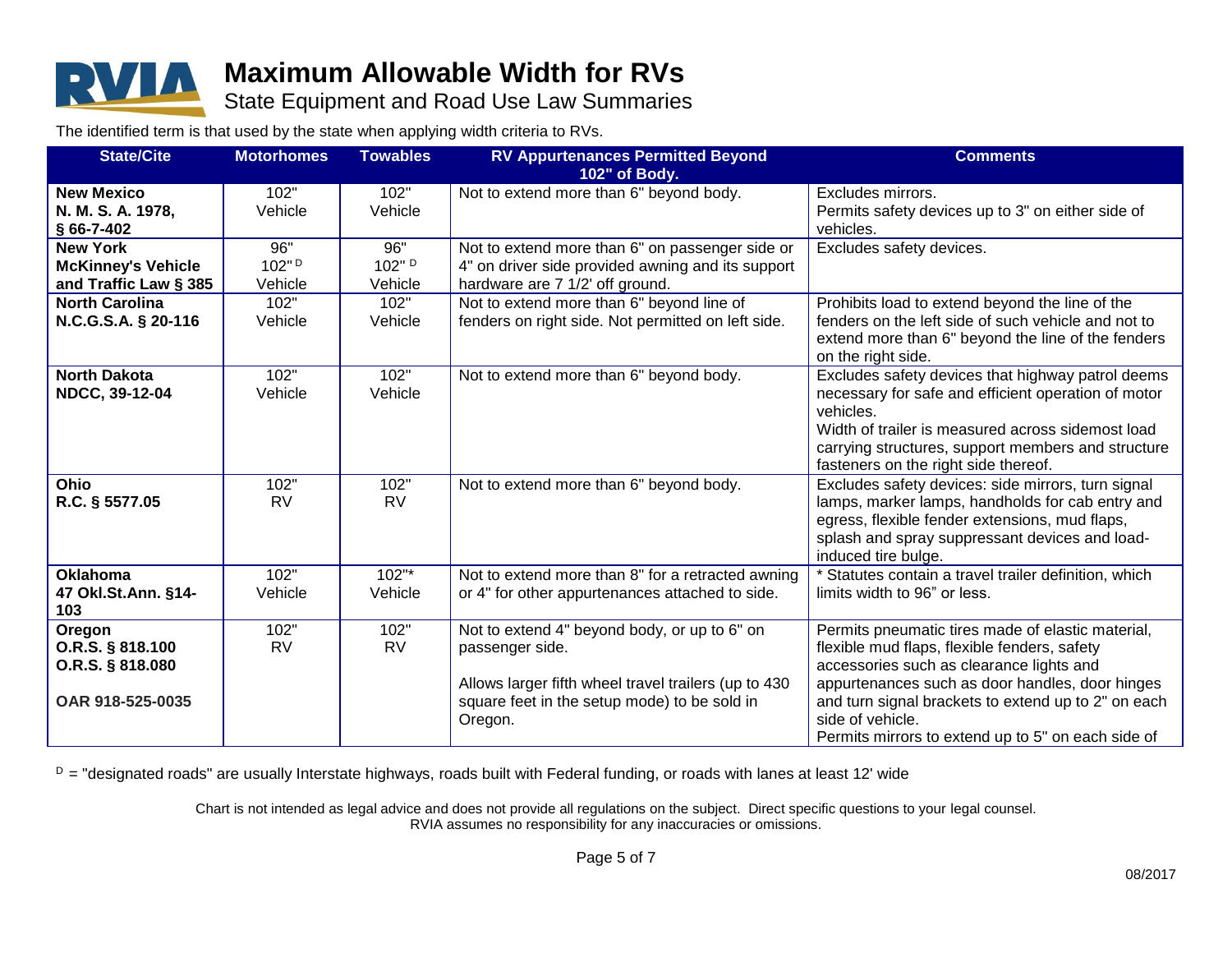

State Equipment and Road Use Law Summaries

The identified term is that used by the state when applying width criteria to RVs.

| <b>State/Cite</b>          | <b>Motorhomes</b>    | <b>Towables</b>  | <b>RV Appurtenances Permitted Beyond</b>         | <b>Comments</b>                                                                                |
|----------------------------|----------------------|------------------|--------------------------------------------------|------------------------------------------------------------------------------------------------|
| 102" of Body.              |                      |                  |                                                  |                                                                                                |
|                            |                      |                  |                                                  | vehicle.                                                                                       |
| Pennsylvania               | 102"                 | 102"             |                                                  | Permits mirrors and sunshades to extend up to 6"                                               |
| 75 Pa.C.S.A. § 4921        | Motorhome            | Recreational     |                                                  | on each side of vehicle.                                                                       |
|                            |                      | Trailer          |                                                  |                                                                                                |
| <b>Rhode Island</b>        | 102"                 | 102"             | Excludes safety and non-cargo carrying           |                                                                                                |
| <b>Gen.Laws 1956,</b>      | Vehicle              | Vehicle          | appurtenances.                                   |                                                                                                |
| $§$ 31-25-3                |                      |                  |                                                  |                                                                                                |
| <b>South Carolina</b>      | 102"                 | 102"             | Not to extend more than 6" on one side and 4" on | Excludes safety devices approved by the state.                                                 |
| Code 1976 § 56-5-          | Vehicle              | Vehicle          | other.                                           |                                                                                                |
| 4030                       |                      |                  |                                                  |                                                                                                |
| <b>South Dakota</b>        | 102"                 | Not Specified    | Not to extend more than 6" beyond sides.         | Excludes required safety equipment.                                                            |
| <b>SDCL § 32-22-3</b>      | Motor Vehicle        |                  |                                                  |                                                                                                |
| <b>Tennessee</b>           | 96"                  | 96"              | Not to extend more than 6" beyond sides.         | Excludes safety devices as designated by state.                                                |
| T. C. A. § 55-7-202        | 102" D               | 102" D           |                                                  | Permits access to facilities in interchange areas                                              |
|                            | <b>Motor Vehicle</b> | Trailer          |                                                  | adjoining these highways for food, fuel, repairs and                                           |
|                            |                      |                  |                                                  | rest.                                                                                          |
| <b>Texas</b>               | 102"                 | 102"             | Not to extend more than 6" beyond sides.         | Excludes safety devices determined by federal                                                  |
| <b>V.T.C.A.,</b>           | Vehicle              | Vehicle          |                                                  | DOT or state to be necessary for safe and efficient                                            |
| <b>Transportation Code</b> |                      |                  |                                                  | operation of motor vehicles.                                                                   |
| § 621.201, § 622.903       |                      |                  |                                                  |                                                                                                |
| <b>Utah</b>                | 102"                 | 102"             |                                                  | Excludes all state or federally approved safety                                                |
| U.C.A. 1953 § 72-7-        | Vehicle              | Vehicle          | Not to extend more than 6" beyond sides.         | devices and any other lawful appurtenant devices                                               |
| 402                        |                      |                  |                                                  | including refrigeration units, hitches, air line                                               |
|                            |                      |                  |                                                  | connections, and load securing devices related to                                              |
|                            |                      |                  |                                                  | the safe operation of a vehicle, if the devices are                                            |
| <b>Vermont</b>             | 102"                 | 102"             |                                                  | not designed or used for carrying cargo.<br>Excludes safety devices as determined by the state |
|                            |                      |                  |                                                  |                                                                                                |
| 23 V.S.A. § 1431           | Motor Vehicle        | Motor<br>Vehicle | Not to extend more than 6" beyond sides.         | which may extend up to 3" on each side of vehicle.                                             |
| Virginia                   | 102"                 | 102"             |                                                  |                                                                                                |
| Va. Code Ann.              | Vehicle              | Vehicle          | Not to extend more than 6" beyond sides.         | Excludes mirrors.                                                                              |
|                            |                      |                  |                                                  |                                                                                                |

 $D =$  "designated roads" are usually Interstate highways, roads built with Federal funding, or roads with lanes at least 12' wide